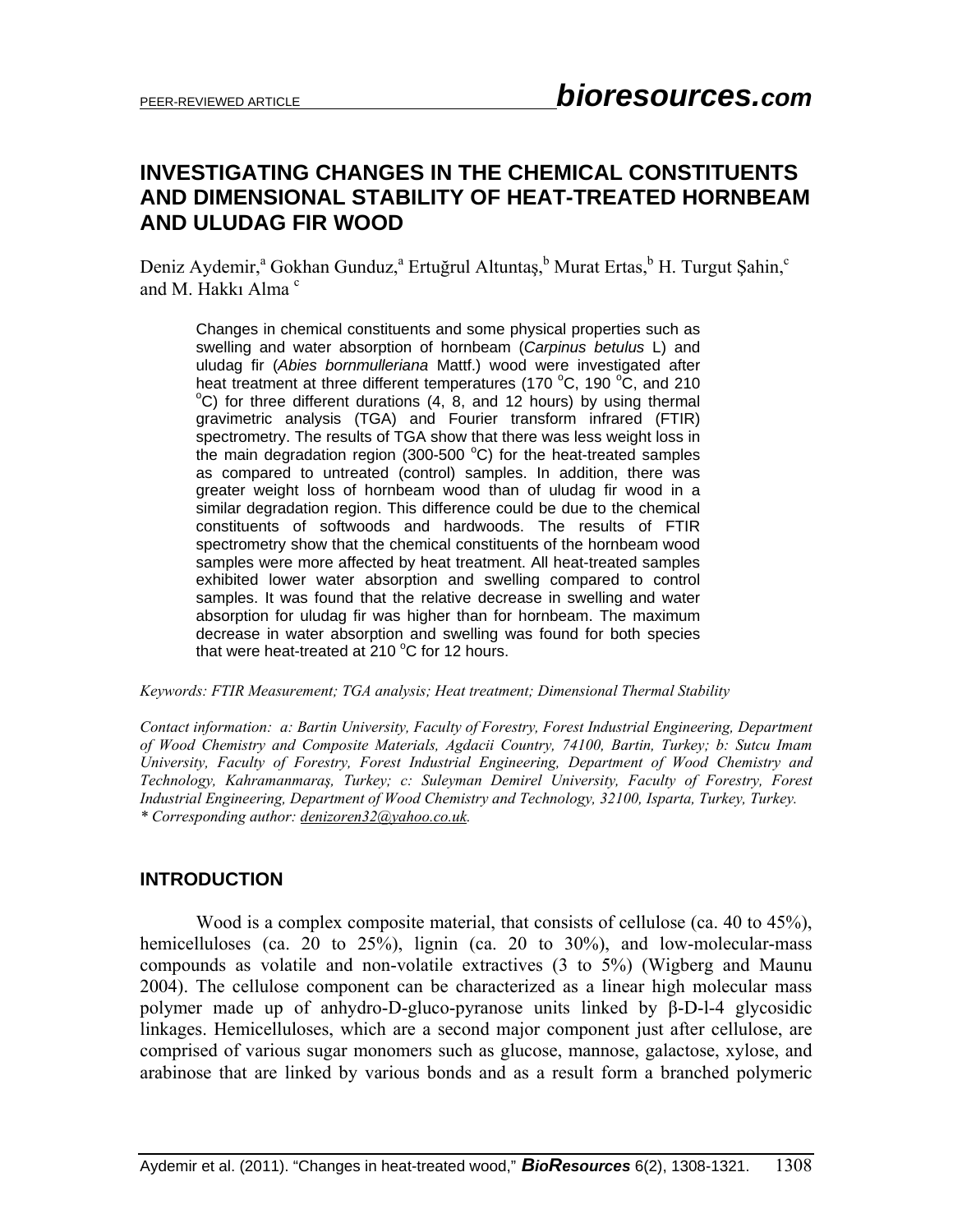structure. Lignin, the third major chemical in wood, is an aromatic polymer formed of phenyl propane units linked together mainly by aryl ether linkages (Esteves et al. 2008).

Heat treatment of wood modifies the cell wall components. This method has been recognized as an alternative way to improve some physical properties including swelling and shrinkage with moisture (dimensional stability) and biological durability (Militz 2002; Gunduz et al. 2008; Kaygin et al. 2009; Tumen et al. 2010). The influence of heat treatment conditions on wood properties has been intensively investigated during the last decade (Petrissans et al. 2003). Improving biological resistance against fungi was reported to be mostly due to thermal degradation. However, thermal degradation was found to be associated with less ordered polysaccharides, including hemicelluloses and amorphous cellulose (Nguila Inari et al. 2007). Recently, it was reported that decrease in mass due to heat treatment could be a reliable and accurate parameter to predict decay resistance of heat-treated wood (Welzbacher et al. 2007). This decrease is directly proportional to treatment intensity, which is directly related to treatment conditions. When the treatment temperature increases, the weight of the wood is decreased. It was determined that about 4% and 9% mass loss due to thermal degradation occurred after isothermal heating at 180  $\rm{^{\circ}C}$  and 200  $\rm{^{\circ}C}$ , respectively, for 550 min, which contributed to about 35% and 85% decline in wood stiffness, respectively (Jiang et al. 2009).

According to a widely used practice (Esteves and Pereira 2009), wood is heated slowly up to  $200-230$  °C in a humid inert gas environment. This reduces the hydrophilic behavior of the wood by modifying the moisture-sensitive constituents such as carbohydrates and lignin (Raimo et al. 1996; Gailliot 1998). This modification effect lowers the re-absorption of liquids inside the wood; as a result, the heat-treated wood becomes dimensionally more stable compared to untreated wood. However, elimination of hydroxyl groups from wood (e.g. hemicelluloses or less ordered cellulose structure) also reduces the number of potential bonding sites for water (Poncsak et al. 2005). During the heat treatment process, many volatile organic compounds such as alcohols, resins, terpenes, and the acetic acid generated from wood pyrolysis are released from the wood (Manninen et al. 2002; Graf et al. 2003). A significant decrease of hemicelluloses content is also reported in the literature (Bekhta and Niemz 2003). It is well established that the hemicelluloses degrade first from 160 °C to 260 °C, since their low molecular weight and their branching structure facilitates faster degradation compared to the other components present in wood (Fengel and Wegener 1989).

Yorulmaz and Altimtay (2009) used thermogravimetric analysis to determine the thermal behaviors of medium density fiberboard (MDF), particleboard (PB), plywood (PL), and pine wood treated with fire retardants. The largest weight loss was observed in the second region (250 to  $400^{\circ}$ C) for all samples. Weight losses for the treated samples were smaller in the second region (about 50 to 55%) compared to those of untreated pine samples (average 63%). In the third region, the largest weight losses were seen for the treated waste wood samples (about 31 to 35% for MDF, PL, and PB).

Yang et al. (2007) characterized cellulose, hemicelluloses, and lignin by using thermogravimetric analysis. Great differences were found among the pyrolysis behaviors of the three components. Hemicelluloses started their decomposition easily. Maximum mass loss (0.95 wt.%) occurred at 268 °C, and there was still  $20\%$  solid residue left even at 900 °C. Cellulose pyrolysis was focused at a higher temperature range (315 to 400 °C)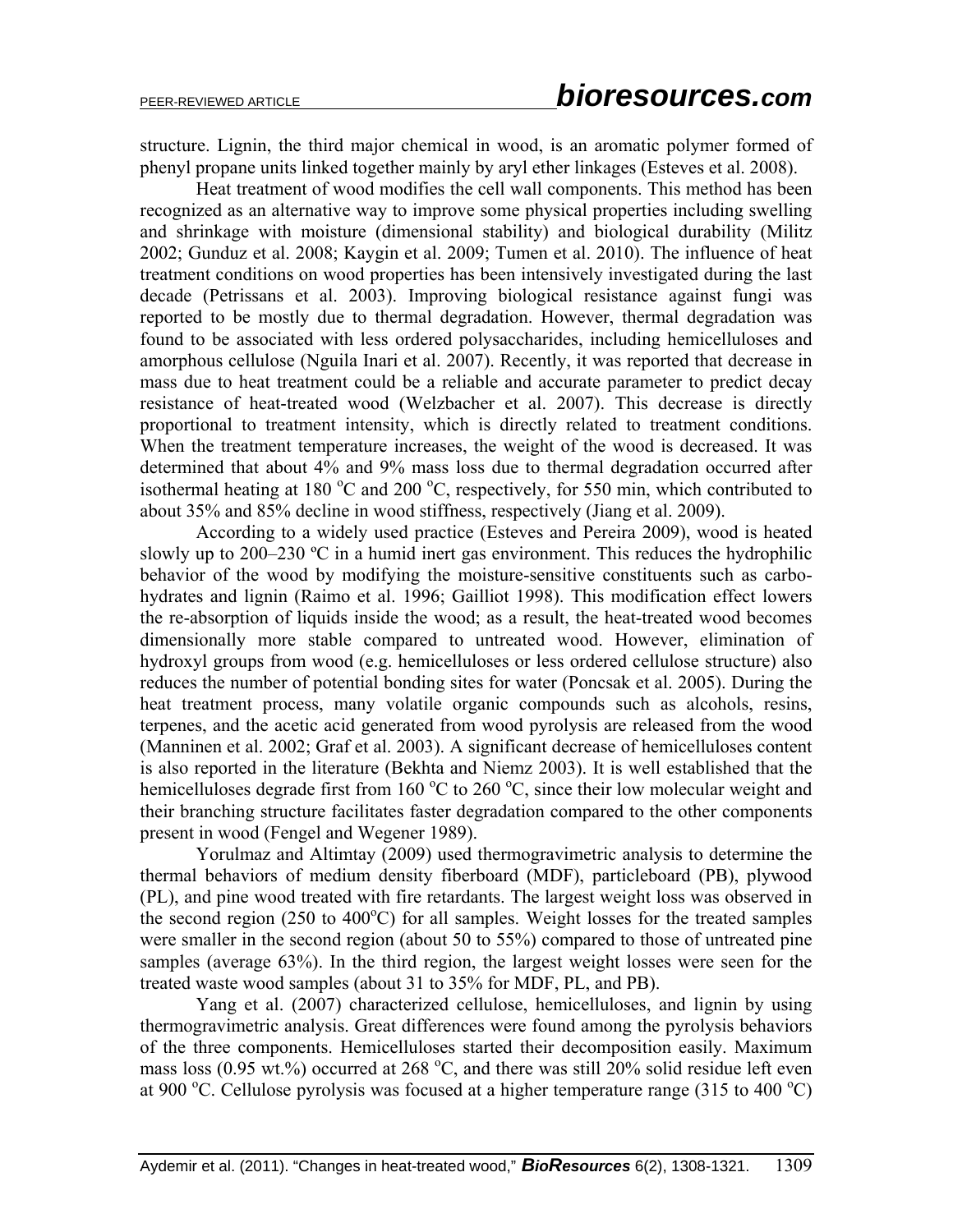with the maximum weight loss rate  $(2.84 \text{ wt.}\% / \text{°C})$  attained at 355 °C. When the temperature was higher than 400 °C, almost all of the cellulose was pyrolyzed, with a very low solid residue remaining  $(6.5 \text{ wt. % } ^{\circ}\text{C})$ . Among the three components, lignin was the most difficult one to decompose. Its decomposition occurred slowly throughout the whole temperature range (from ambient to  $900^{\circ}$ C), at a very low mass loss rate (0.14 wt.%  $\degree$  C). The solid residue left from lignin pyrolysis (45.7 wt.%) was the highest. The differences in the inherent structures and chemical nature of the three components likely account for the different behaviors observed (McKendry 2002; Rao and Sharma 1998).

The chemical analysis of woods after heat treatment at various temperatures shows relatively good stability of the components up to  $100\degree C$  and up to a treating time of 48 h. At higher temperatures the content of polysaccharides (holocelluloses) is further decreased, and the hemicelluloses react more sensitively than cellulose. Alpha-cellulose of softwood contains a relatively high amount of hemicelluloses and residual lignin; the decrease of alpha-cellulose, which begins at 100 $\degree$ C, can be attributed to the loss of these accompanying compounds, so that the content of pure cellulose remains constant up to 150 °C even in softwood. The lignin content remains constant over a wide temperature range; above 150 to 160  $\degree$ C the relative lignin content increases (Fengel and Wegener 1989).

The heat effects on the chemical constituents, as well as the mechanical and physical properties of woods have been well defined with various methods. The aim of the current study is to determine the thermal performance, changes in chemical constituents, and dimensional stability of heat-treated hornbeam (*Carpinus betulus* L.) and uludag fir (*Abies bornmulleriana* Mattf.) wood, which are commonly used in Turkey. The data obtained in this study could be used for both scientific and industrial applications.

# **MATERIALS AND METHODS**

## **Preparation of Experimental Samples**

Hornbeam (*Carpinus betulus* L.) and uludag fir (*Abies bornmulleriana* Mattf.) woods were obtained from Bartin City in Turkey. The wood samples were first dried in air, with initial moisture contents from 11% to 13%. The dimensions of the samples were prepared as 20 x 20 x 30 mm (longitudinal, radial, and tangential) pieces.

Heat treatment was then applied on the test samples in an oven capable of controlling the temperatures within a range of  $\pm$  1 °C. Treatment was applied at three different temperatures (170, 190, and 210 $\degree$ C) and three different durations (4, 8, and 12 h) under inert atmosphere. During heat treatment, temperature was increased gradually.

Before chemical analysis, heat-treated, and control samples were ground in a Wiley mill into a homogenous meal according to the TAPPI T257 cm-0221 standard (2002). In this study, 3 replicates were used for TGA and 2 replicates were used for FTIR analysis.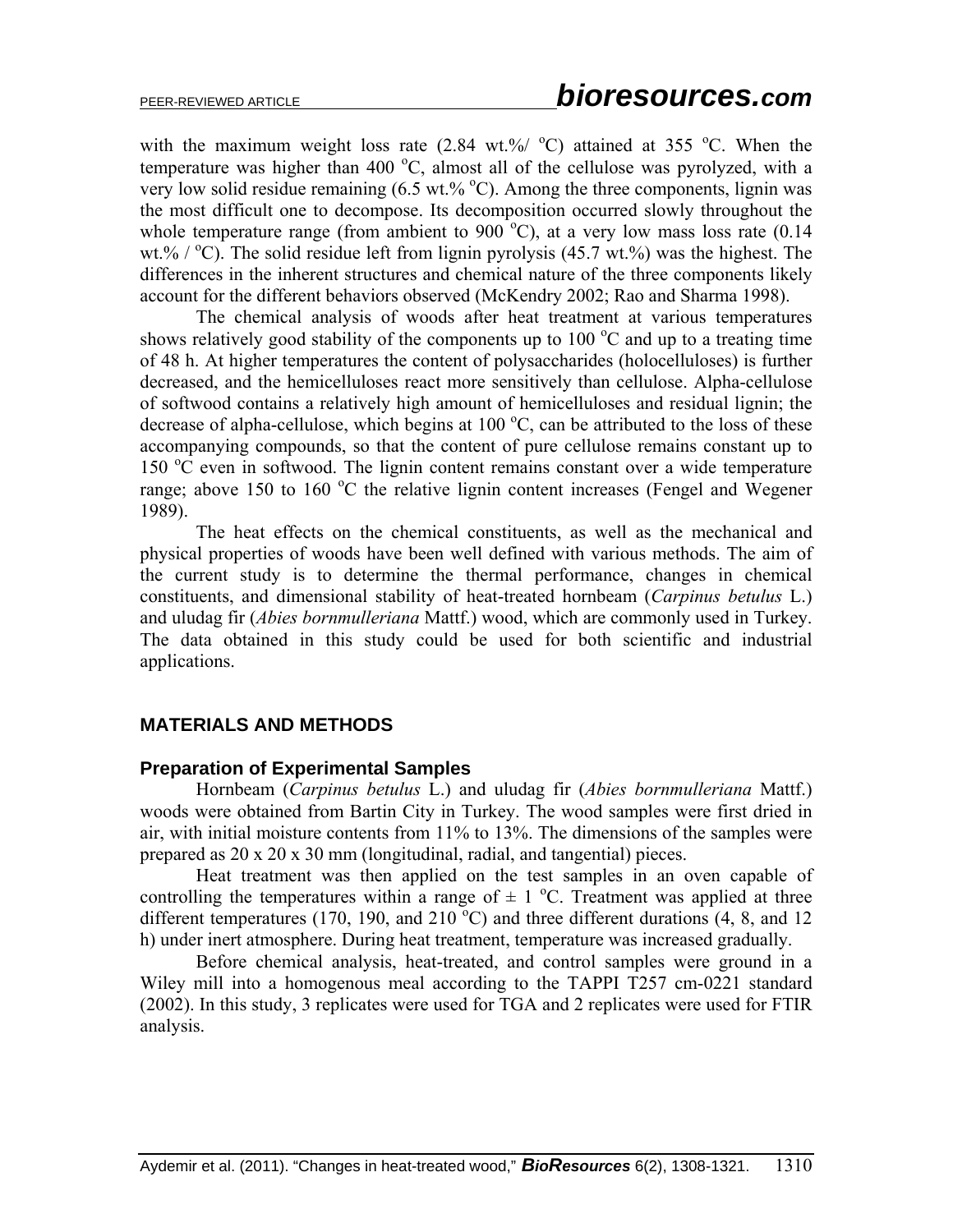## **Analysis by Fourier Transform Infrared (FTIR) Spectroscopy**

Fourier transform spectroscopy is a measurement technique whereby spectra are collected based on measurements of the coherence of a radiative source, using timedomain or space-domain measurements of electromagnetic or other types of radiation (Kotilainen et al. 2000; Harrington et al. 1964). In this study, oven-dried ground woods obtained from hornbeam and uludag fir wood samples treated by heating were subjected to FTIR analysis. The dried samples (ca. 10 to 15 mg) for each group were embedded in potassium bromide (KBr) pellets and analyzed by using a Perkin Elmer Spectrum One FTIR spectrophotometer model 2000. They were recorded in the absorption mode in the range of 2500 to 800 cm<sup>-1</sup> with an accumulation of 32 scans, resolution of 2 cm<sup>-1</sup>, and the data obtained were normalized to the C–O–C band at  $2900 \text{ cm}^{-1}$ . FTIR analysis was applied to control,  $170^{\circ}$ C for 4 and 12 hours, and  $210^{\circ}$ C for 4 and 12 hours for determining the changes between groups.

## **Analysis by Thermogravimetric Analysis (TGA)**

TGA is commonly used to determine thermal performance, degradation temperatures, absorbed moisture content of materials, the level of inorganic and organic components in materials, decomposition points of explosives, and solvent residues. It is also often used to estimate the corrosion kinetics in high temperature oxidation (Hsu et al. 2000). In this study, thermal behavior and mass loss of heat treated hornbeam and uludag fir wood were investigated using a Shimatzu TGA-50 thermogravimetric analyzer, which was fully supported by computer–controlled software options for control and data handling. TGA tests were run under a dynamic nitrogen atmosphere flowing at 20 mL/min and at a scanning rate of 10°C/min. TGA curves were determined in three regions on thermographs. The curves of TGA are interpreted as evaporation of water and extractive mass from the wood (first region is between  $100-200$  °C), degradation of wood's constituents (second region, between 200 and 400  $^{\circ}$ C), and decomposition (third region, above 400  $^{\circ}$ C). In preparing the samples, each sample weighing approximately 5 to 10 mg was placed in an open experimental sample pan and suspended from a sensitive microbalance. A furnace surrounded the sample to provide accurate heating range from 50 to 850 °C. In order to isolate the decomposition step, all runs were purged in an air atmosphere, at a flow rate of 20 mL/min at 5  $\degree$ C/min (slow–heating regime) or at 40 °C/min (fast–heating regime). The slow and fast heating regimes were applied to compare differences in thermal properties and char. Three replicates were used for TGA analysis, and the reported results consisted of the averages of those replicated tests. TGA analysis was applied to control, 170 °C for 4 and12 hours, 190 °C for 4 and 12 hours, and  $210 \degree C$  for 4 and 12 hours.

#### **Determination of Dimensional Stability and Water Absorption**

Tests of dimensional stability and water absorption were conducted on the same samples with 20 x 20 x 30 mm dimensions (10 samples were replicated for each group). Measurements on the samples were conducted by caliper with  $\pm$  0.01 mm accuracy in three different directions (tangential, radial, and longitudinal) of wood before and after immersion in water for 48 h. The dimensional stability and water absorption values of the samples were determined using ISO 4859 (1982).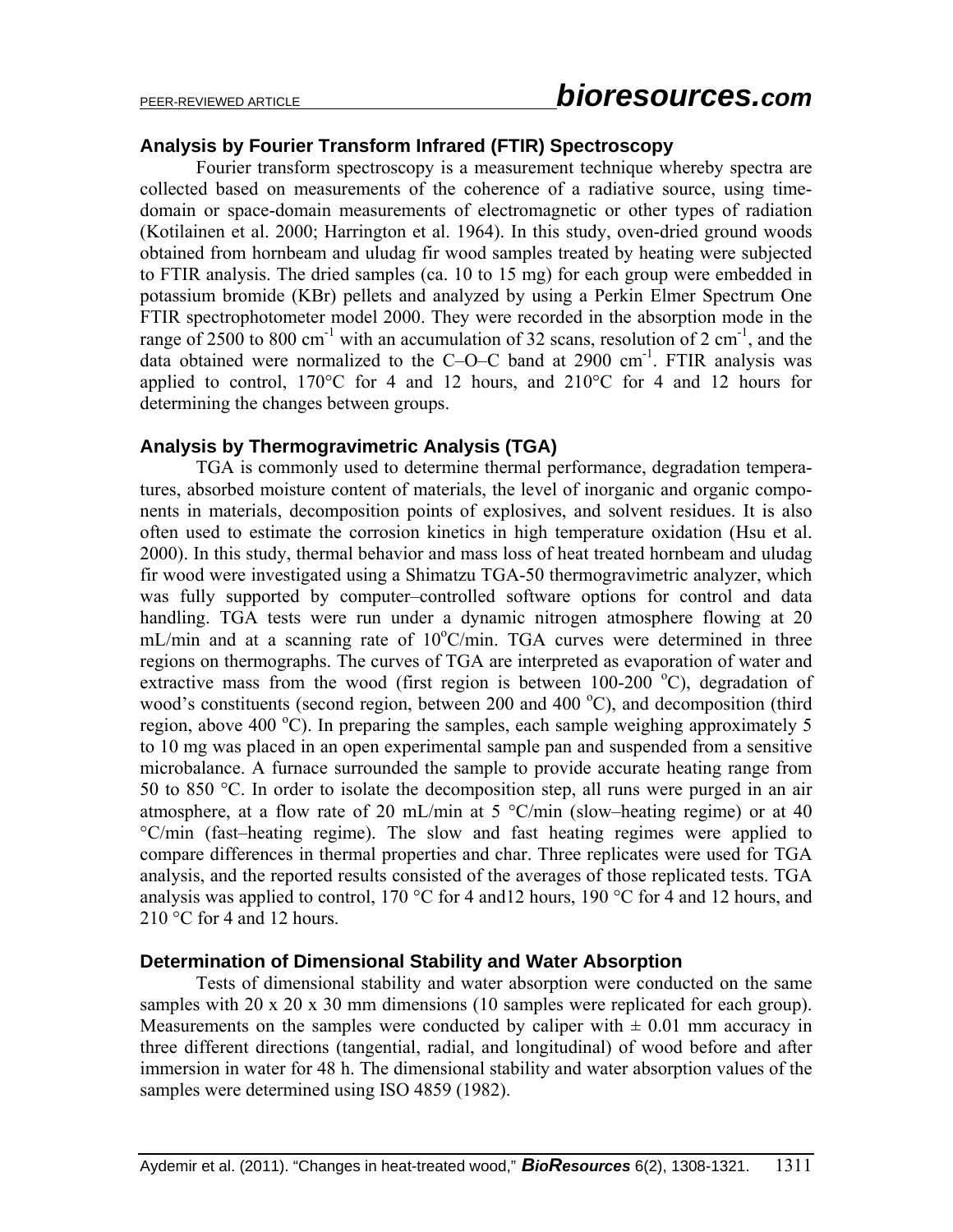In this study, all statistical calculations were based on the 95% confidence level. ANOVA and Tukey's Multiple Range Tests showed that all differences were significant.

## **RESULTS AND DISCUSSION**

Figures 1 and 2 show TGA thermograms of heat-treated samples of hornbeam and uludag fir, respectively. Summary data of TGA for both woods can be found in Table 1. Note that all thermograms represented in Figs. 1 and 2 are similar to each other. According to the TGA results, three regions were determined for the approximate starting and ending points of the thermogravimetric analysis curve, which shows the thermal breakdown of the organic matter and volatiles in the samples (Markova 1998).

The thermal degradation mechanism of woods generally included three regions. The first region (100 to 200 °C) shows evaporation of extractives and water loss in wood. The second region (200 to 400 °C) included the decomposition of major wood chemical constituents (Markova 1998).

The results illustrated in Table 1 show that the samples had a different decomposition temperature  $(T_d)$  in the second region. In second region (at 200 °C), the ratio of weight loss for uludag fir and hornbeam were 4.52% and 5.06% for the control samples, 3.54% and 4.70% for the heat treated samples at 170 °C for 12 hours, 3.81% and 5.42% for the heat treated samples at 190°C for 12 hours, and 4.38% and 4.92% for the heat treated samples at 210 °C for 12 hours, respectively.

According to the TGA results, thermal stability of the heat-treated samples increased as compared to the control samples. This increasing for hornbeam wood was higher than uludag fir wood. Temperatures with a maximum rate of decomposition  $(T_{max})$ also differed for the wood samples. The decomposition curves in the second stage of samples were of similar shape, with nearly the same  $T_d$ ,  $T_{max}$ , and weight loss. The third region began around 400 °C with a weight loss for uludag fir and hornbeam of about 75.49% and 70.88% in control samples, 74.79% and 69.85% for heat-treated samples at 170 °C for 12 hours, 71.79% and 68.77% for heat-treated samples at 190 °C for 12 hours, and 64.02% and 65.62% for heat-treated samples at 210  $\degree$ C for 12 hours, for uludag fir and hornbeam, respectively.

The thermal degradation steps were in agreement with the results reported in the literature for degraded woods (Yorulmaz and Atimtay 2009). When the temperature reached 500 °C, the ratio of weight loss of uludag fir and hornbeam were 97.47% and 95.79% in control samples, 96.82% and 96.85% at 170 °C for 12 hours, 97.03% and 96.85% at 190 °C for 12 hours, and 97.17% and 97.21% at 210 °C for 12 hours, respectively.

As a result, there were differences between samples treated at 210  $\degree$ C for 12 hours in both uludag fir and hornbeam wood. It was found that the changes in TGA curves for both woods were similar, but there was less weight loss of uludag fir wood than of hornbeam.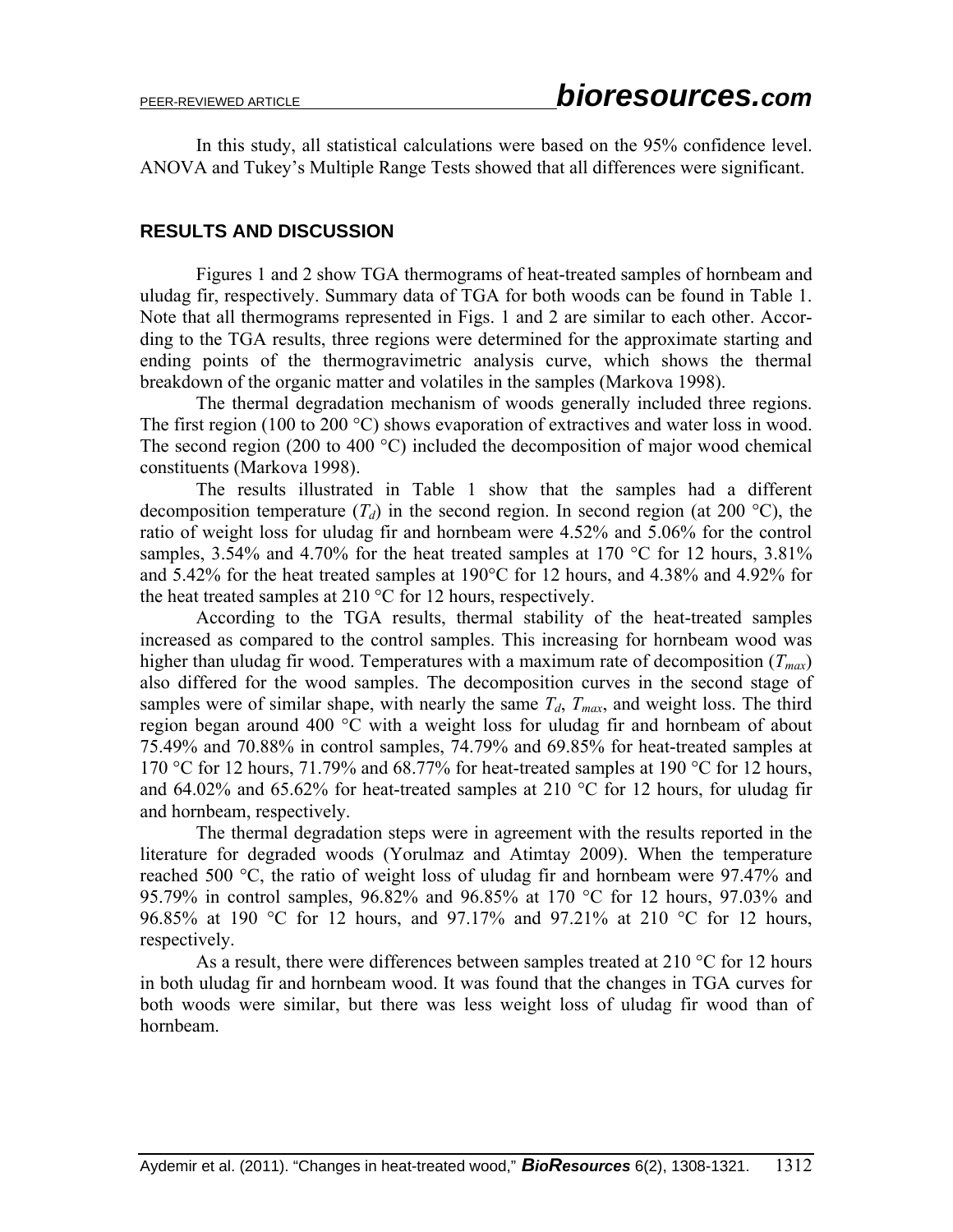

**Figure 1.** Thermogravimetric analysis of heat-treated and untreated hornbeam wood



**Figure 2.** Thermogravimetric analysis of heat-treated and untreated uludag fir wood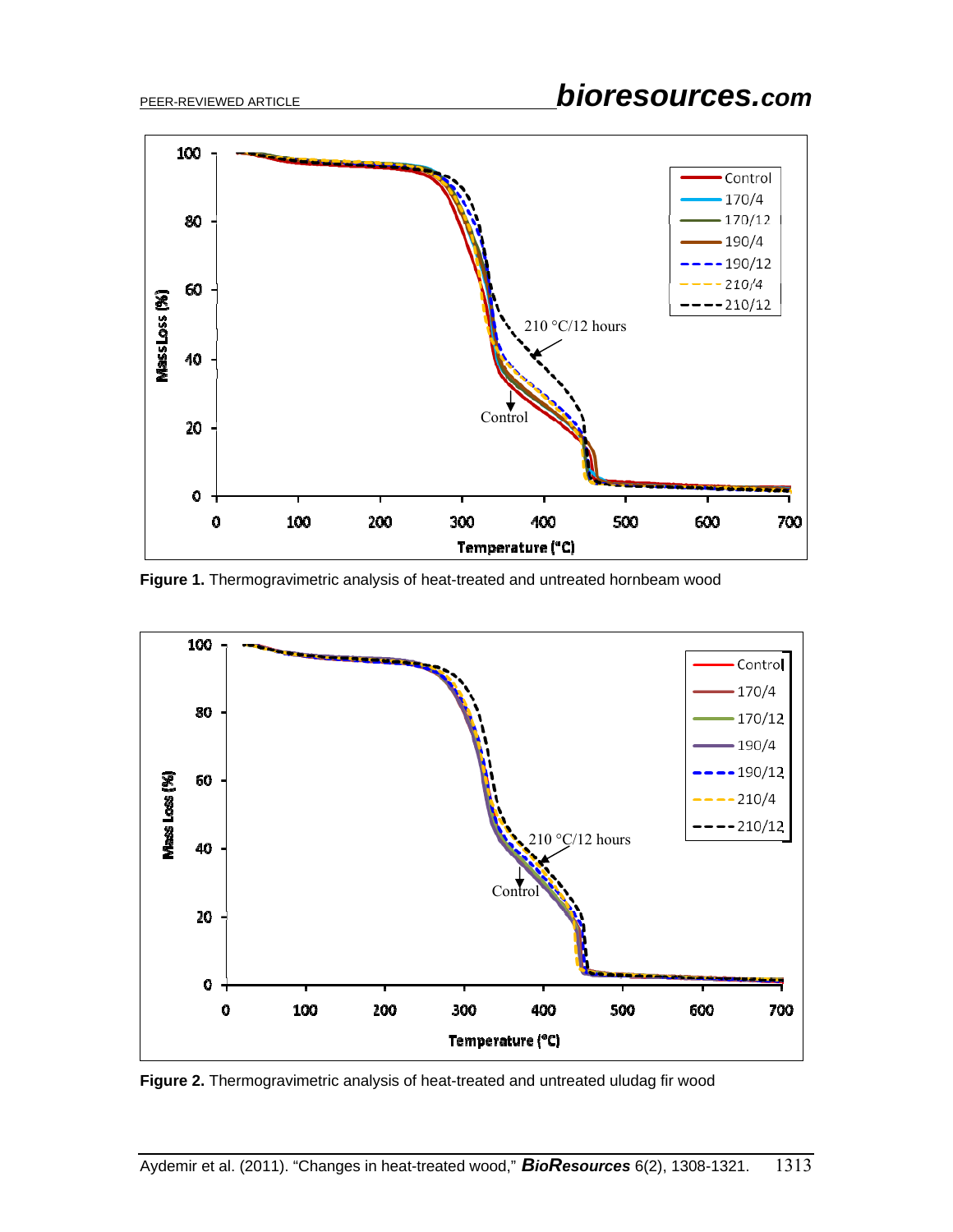Table 1 reveals that the largest weight loss was observed in the second region (200 to 400 °C) for all samples. Weight losses for the treated hornbeam were higher in the second region compared to treated uludag fir samples. In the third region (400 to 500 °C), the largest weight losses were seen for the treated hornbeam wood samples. At temperatures above 500 °C the weight losses of both un-treated and heat treated wood continued quite slowly.

Yang et al. (2007) investigated differences among the pyrolysis behaviors of the main constituents of woods. Hemicelluloses started their decomposition easily, with weight loss mainly occurring within the range 220 to 315 °C. Cellulose pyrolysis was focused at a higher temperature range (315 to 400°C). Lignin was the most difficult to decompose. Its decomposition occurred slowly from ambient temperature to 900 °C; the differences in the inherent structures and chemical nature of the three components likely account for the different behaviors observed (McKendry 2002; Rao and Sharma 1998). Wang et al. (2007) reported that the decomposition of cellulose mainly occurred within the temperature range of 277 to 397  $^{\circ}$ C, and above 403  $^{\circ}$ C additional loss of weight continued quite slowly. The results found in this study are consistent with these findings.

| <b>Mass Loss</b>    | $200^{\circ}$ C |      | $300^{\circ}$ C |       | $400^{\circ}$ C |       | $500^{\circ}$ C |       |
|---------------------|-----------------|------|-----------------|-------|-----------------|-------|-----------------|-------|
| (%)                 | н               | UF   | н               | UF    | н               | UF    | Н               | UF    |
| Control             | 4.52            | 5.06 | 22.86           | 20.06 | 75.49           | 70.88 | 97.47           | 95.79 |
| $170^{\circ}$ C 4 h | 3.38            | 5.30 | 21.04           | 22.09 | 74.41           | 71.06 | 96.52           | 96.43 |
| 170°C 8 h           | 3.39            | 4.20 | 20.95           | 20.67 | 74.46           | 70.76 | 96.55           | 96.65 |
| 170°C 12 h          | 3.54            | 4.70 | 21.02           | 19.44 | 74.79           | 69.85 | 96.82           | 96.85 |
| 190°C 4 h           | 3.77            | 4.20 | 20.41           | 17.01 | 73.95           | 69.89 | 97.52           | 96.55 |
| $190^\circ$ C 8 h   | 3.62            | 4.85 | 19.68           | 18.73 | 72.24           | 68.40 | 97.65           | 96.64 |
| 190°C 12 h          | 3.81            | 5.42 | 16.41           | 18.98 | 71.79           | 68.77 | 97.03           | 96.85 |
| $210^{\circ}$ C 4 h | 3.56            | 4.80 | 14.47           | 16.37 | 69.51           | 66.78 | 96.86           | 96.90 |
| $210^{\circ}$ C 8 h | 3.70            | 3.76 | 13.11           | 13.15 | 67.78           | 64.32 | 96.92           | 97.12 |
| 210°C 12 h          | 4.38            | 4.92 | 12.47           | 12.46 | 64.02           | 65.62 | 97.17           | 97.21 |

|                             | <b>Table 1.</b> Temperatures and Weight Loss during Thermal Degradation of Control and |  |  |
|-----------------------------|----------------------------------------------------------------------------------------|--|--|
| <b>Heat-treated Samples</b> |                                                                                        |  |  |

In this table, abbreviations show H for hornbeam and UF for uludag fir wood.

The straightforward interpretation of the spectral data was difficult due to the complex nature of wood and the multitude of chemical reactions taking place in the wood constituents during heat treatment. Analysis of FTIR spectra was applied to the controls, as well as to the samples treated at 170  $\degree$ C for 4 to 12 hours and 210  $\degree$ C for 4 to 12 hours for both woods. FTIR spectra of untreated and treated samples were made between the wavelengths of 2500 cm<sup>-1</sup> and 800 cm<sup>-1</sup>. Figures 3 and 4 show the FTIR plots. The FTIR spectra for both woods are documented in Table 2.

The chemical modification of the cell-wall constituents was studied by FTIR spectroscopy, which is appropriate to determine the specific bonds and functional groups within the polymeric structure. It was assumed that cleavage of acetyl groups of the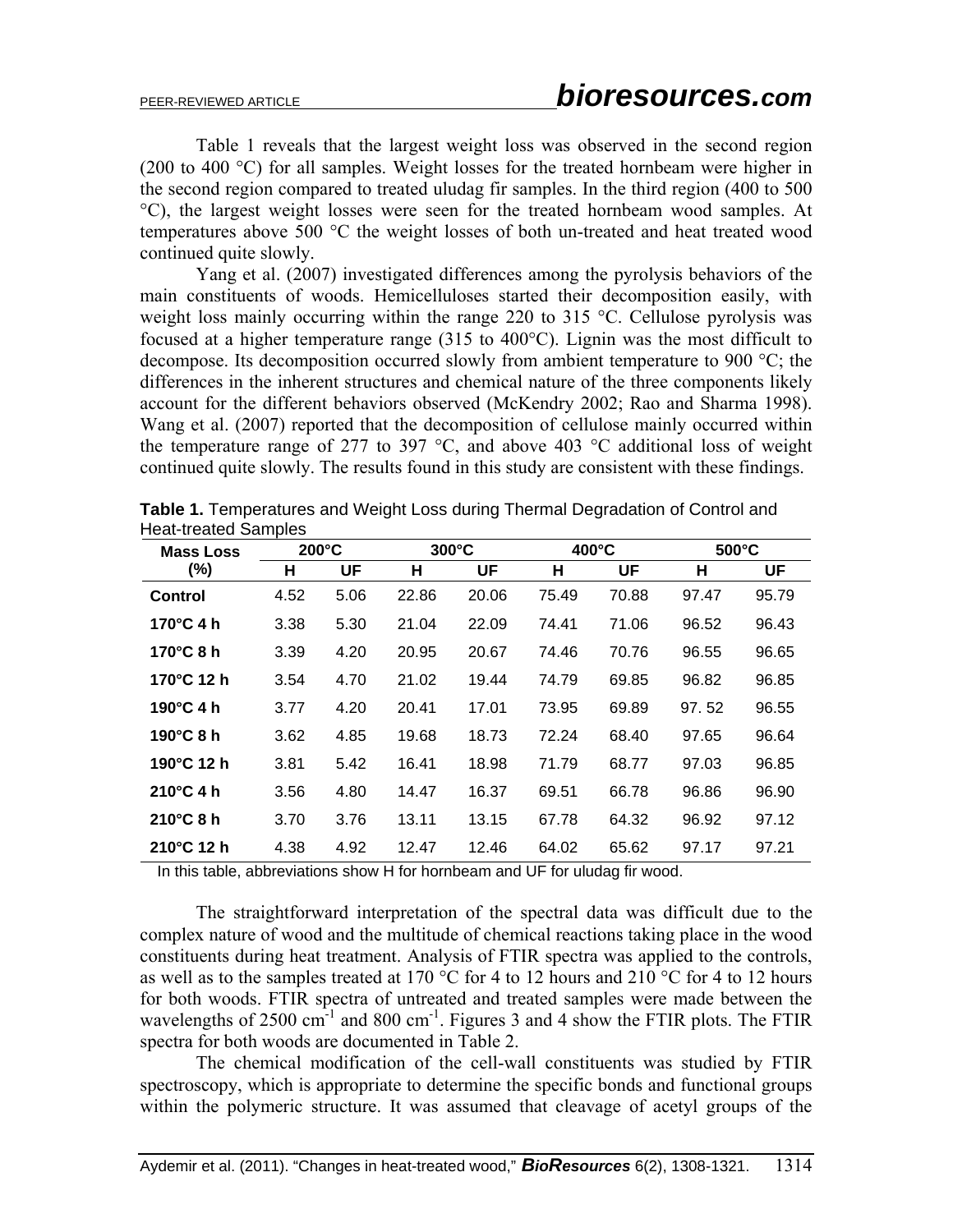hemicelluloses occurred above 150 °C. However, the FTIR spectra indicated an increase in the specific ester carbonyl peak. The esters that formed during heat treatment were mainly linked to the lignin complex, and the newly formed carbonyl groups were found present in heat-treated wood. Moreover, it was found that FTIR results were similar to each other (170 °C for 4-12 hours and 210 °C for 4-12 hours). As a result, it was found that heat treatment does not cause more change in wood constituents expect for what is defined above.

Kocaefe et al. (2008) found that thermal treatment does not cause any change in C-H bonds of birch and aspen wood treated at 160 °C, 220 °C, and 230 °C for 45 min. This chemical bond, whether it is on cellulose or hemicelluloses, is more stable than C-OH, C-O-C, R-COO-R, or Ar-OCH<sub>3</sub> bonds and can be expected to remain nearly unchanged. In fact, the number of C-H groups can decrease significantly because of the presence of C-H in volatile components. However, those molecules represent only 4% to 6% of the wood mass (Fengel and Wegener 1989; Nishimura et al. 1983).

Hakkou et al. (2005) applied FTIR spectroscopy to samples treated at 160 °C and 260 °C and to untreated samples. The overall FTIR spectra of both treated and untreated samples indicate that a number of spectral modifications appeared after heat treatment, even though the general aspect of the spectra remained unchanged. The diminution of the water IR absorption band at 1640  $cm^{-1}$  compared to the C=C skeletal vibration band observed at 1595 cm<sup>-1</sup> confirms the drying phase. Compared to the aromatic band at 1595 cm<sup>-1</sup>, heat treatment at 260 °C led to an important decrease of the carbonyl band at 1730 cm<sup>-1</sup>, indicating hemicelluloses degradation.



**Figure 3.** FTIR analysis of heat-treated and untreated uludag fir wood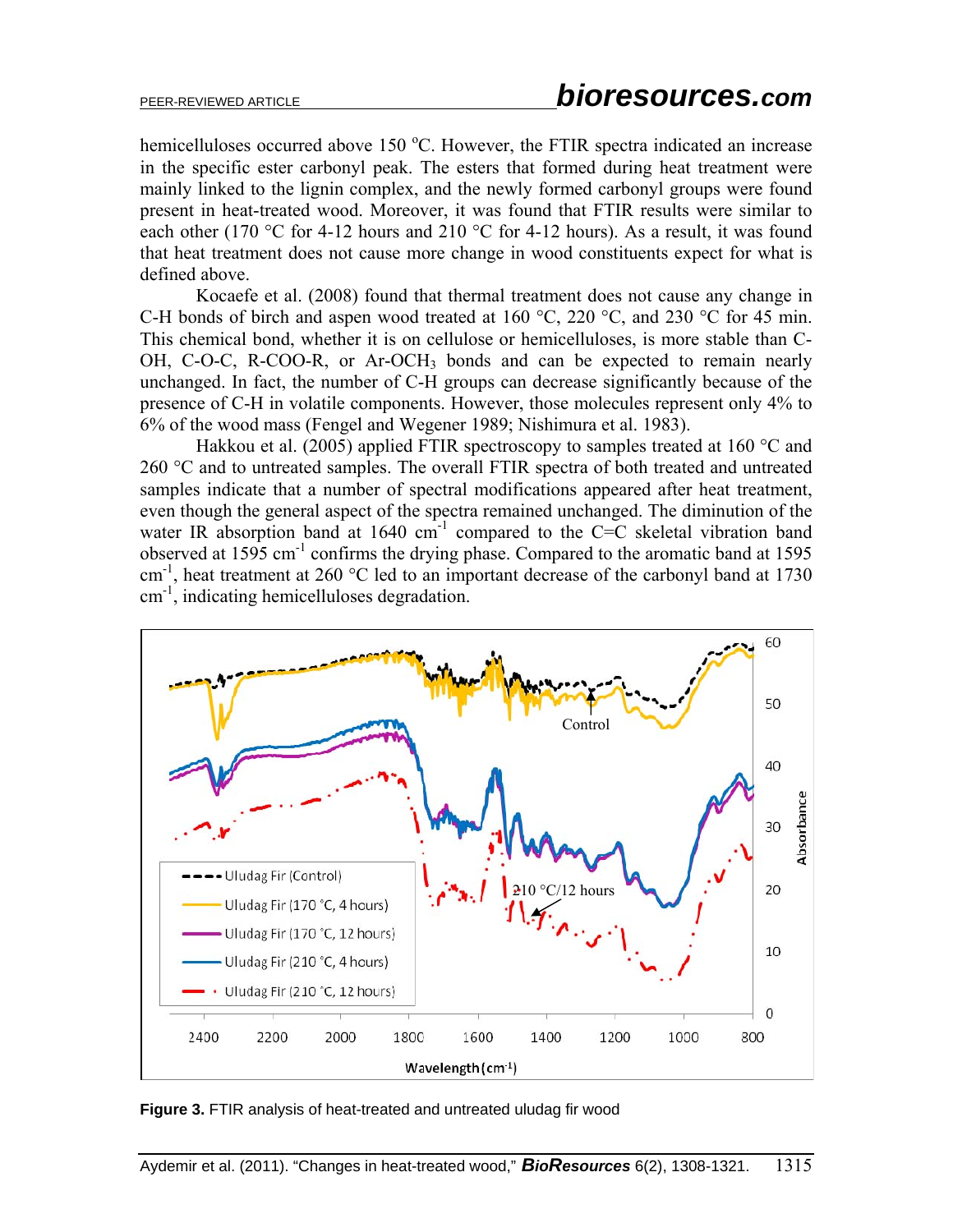

**Figure. 4.** FTIR analysis of heat-treated and untreated hornbeam wood

Heat treatment improves directional swelling properties of samples in various degrees. It is well known that heat treatment decreases the hygroscopicity of wood and consequently improves its dimensional stability due to chemical modification of the wood polymers. In particular, etherification contributes to wood's dimensional stability. However, cross-linking reactions also occur during thermal treatment of wood.

The changes in the chemical composition mostly affect the sorption relation between water and wood. Wood absorbs less water, and swelling of wood is decreased due to less water absorption. Table 4 shows the changes in water absorption and swelling of wood after heat treatment.

After heat treatment at 170 °C, 190 °C, and 210 °C, the water absorption and swelling of both hornbeam wood and uludag fir wood decreased. The relative decrease was higher for uludag fir than for hornbeam. The maximum decrease in water absorption was found for heat treated species at 210 °C for 12 hours. Water absorption decreased as 44.55% and 42.51% for uludag fir and hornbeam at 210  $^{\circ}$ C for 12 hours.

The effect of heat treatment on swelling was similar to that for water absorption. The maximum decrease of swelling was found at 210  $\degree$ C for 12 hours. It was also found to reduce by 54.2%, 44%, and 56.5% for uludag fir and 30.14%, 18.2%, and 48.9% for hornbeam, samples in tangential, radial, and longitudinal directions upon decrease in swelling at 210 °C for 12 hours.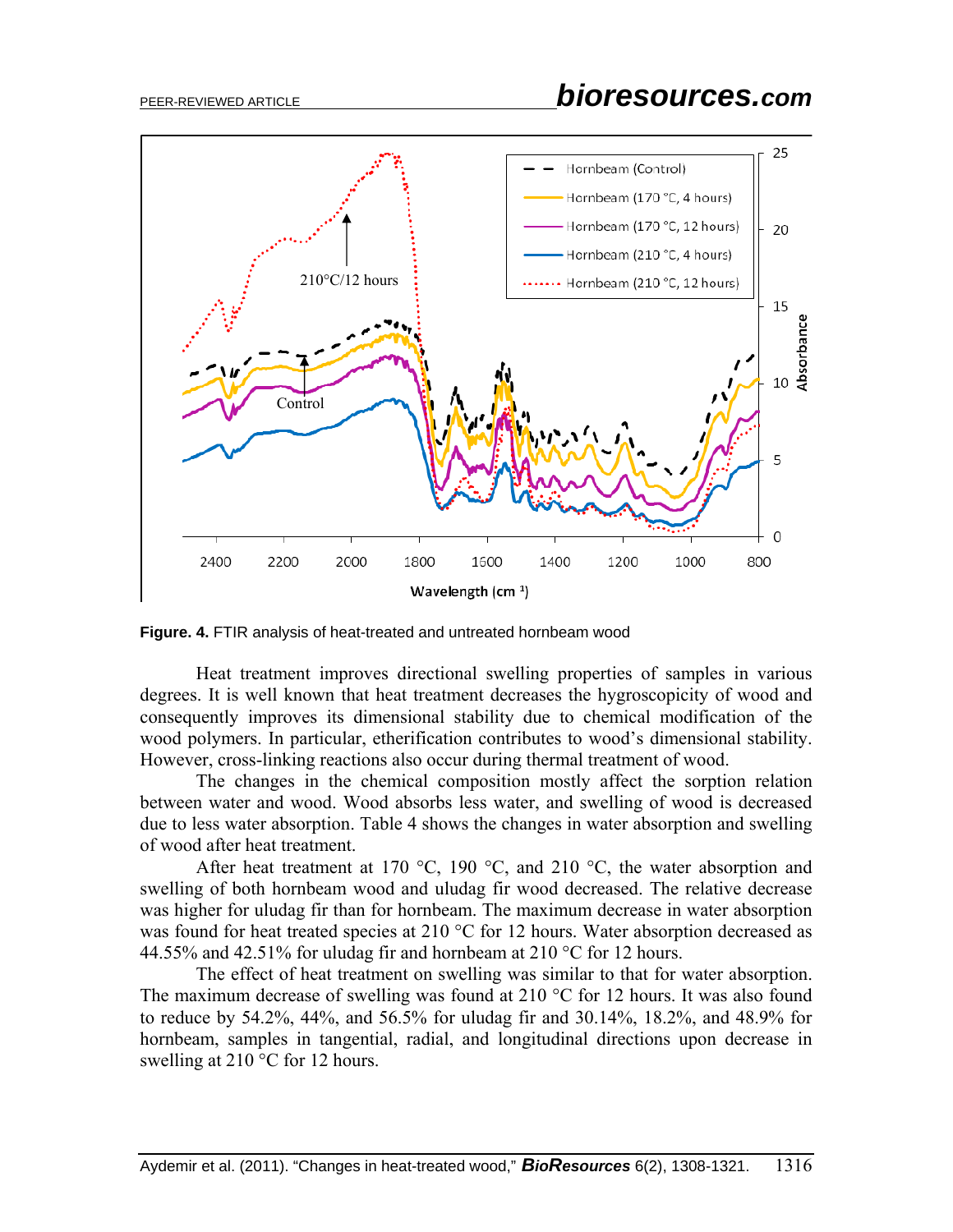## **Table 2.** Assignments of FT-IR Absorption Bands for Heat-Treated Wood (Kotilainen et al. 2000)

| ----<br>Wavenumber<br>$(cm^{-1})$ | General trend, with an<br>increasing mass loss                             | Remarks*                                                                                                                                                            |
|-----------------------------------|----------------------------------------------------------------------------|---------------------------------------------------------------------------------------------------------------------------------------------------------------------|
| 809                               | Decrease                                                                   | mainly vibration of mannan and C-H out-of-plane bending<br>vibration in lignin (Harrington et al. 1964)                                                             |
| 855                               | Decrease                                                                   | aromatic C-H out-of-plane deformation (guaiacyl-type lignin)<br>(Faix 1992)                                                                                         |
| 895                               | Decrease                                                                   | C <sub>1</sub> -farbon in hemicelluloses and in cellulose (pyranoid ring)<br>(Kuo et al. 1988)                                                                      |
| 1030                              | Increase                                                                   | C-O deformation in aliphatic alcohols and ethers, symmetric C-<br>O-C stretching of dialkyl ethers, aromatic C-H deformation in<br>plane (Colthup 1990)             |
| 1060                              | Increase                                                                   | C-O deformation in aliphatic alcohols and ethers<br>(carbohydrates) (Faix 1992)                                                                                     |
| 1110                              | Increase                                                                   | OH association (cellulose) (Kuo et al. 1988)                                                                                                                        |
| 1160                              | Increase                                                                   | C--C symmetric stretching (Faix 1992; Sarkanen and Hergert<br>1971)                                                                                                 |
| 1205-1210                         | Increase                                                                   | OH-bending (cellulose), aryl aldehyde, a- and p -unsaturated<br>aldehyde, lactones. phenols, diary ethers (Kemp 1991)                                               |
| 1234                              | Increase                                                                   | alkyl-aryl-ether bonds, lactones (Colthup et al. 1990; Kemp<br>1991)                                                                                                |
| 1268                              | Increase                                                                   | Esters, phenols (Colthup et al. 1990)                                                                                                                               |
| 1330                              | Increase                                                                   | Phenol group (Colthup et al. 1990; Sarkanen et al. 1967)                                                                                                            |
| 1370                              | Increase                                                                   | C-H bending. -CH, (lignin), -CH, (carbohydrates). LCC (lignin<br>carbohydrate complexes) bonds (Kuo et al. 1988; Nagaty et al.<br>1982)                             |
| 1426                              | Increase                                                                   | aromatic skeletal vibrations (lignin) and C-H deformation in<br>plane (cellulose) (Kuo et al. 1988; Sarkanen and Hergert 1971;<br>Moroshi, 1991)                    |
| 1450                              | Increase                                                                   | C-H bond, extractives, 0-H in plane deformation (cellulose)<br>(Morohoshi 1991).                                                                                    |
| 1510                              | Increase                                                                   | aromatic skeletal vibrations (lignin) (Faix 1992)                                                                                                                   |
| 1600                              | Increase                                                                   | aromatic skeletal vibrations, affected by aromatic C-0<br>stretching mode and by conjugation with u-carbonyl groups<br>(Kuo et al. 1988; Sarkanen and Hergert 1971) |
| 1650                              | Decrease                                                                   | Conjugated double bonds (Funako et al. 1990). Adsorbed water<br>(Morohoshi 1991)                                                                                    |
| 1700-1730                         | decrease<br>increases and the<br>peak<br>broadens to lower<br>wave numbers | carboxyl- and ester groups, nonconjugated aldehyde<br>(Harrington et al. 1964; Cow 1971)                                                                            |
| 2000-2150                         | Decrease                                                                   | overtones of fundamental C-OH stretching at 100-1070 cm <sup>-1</sup><br>(cellulose) (Colthup 1990)                                                                 |

\* Literature reference was included only in the cases typical for wood constituents.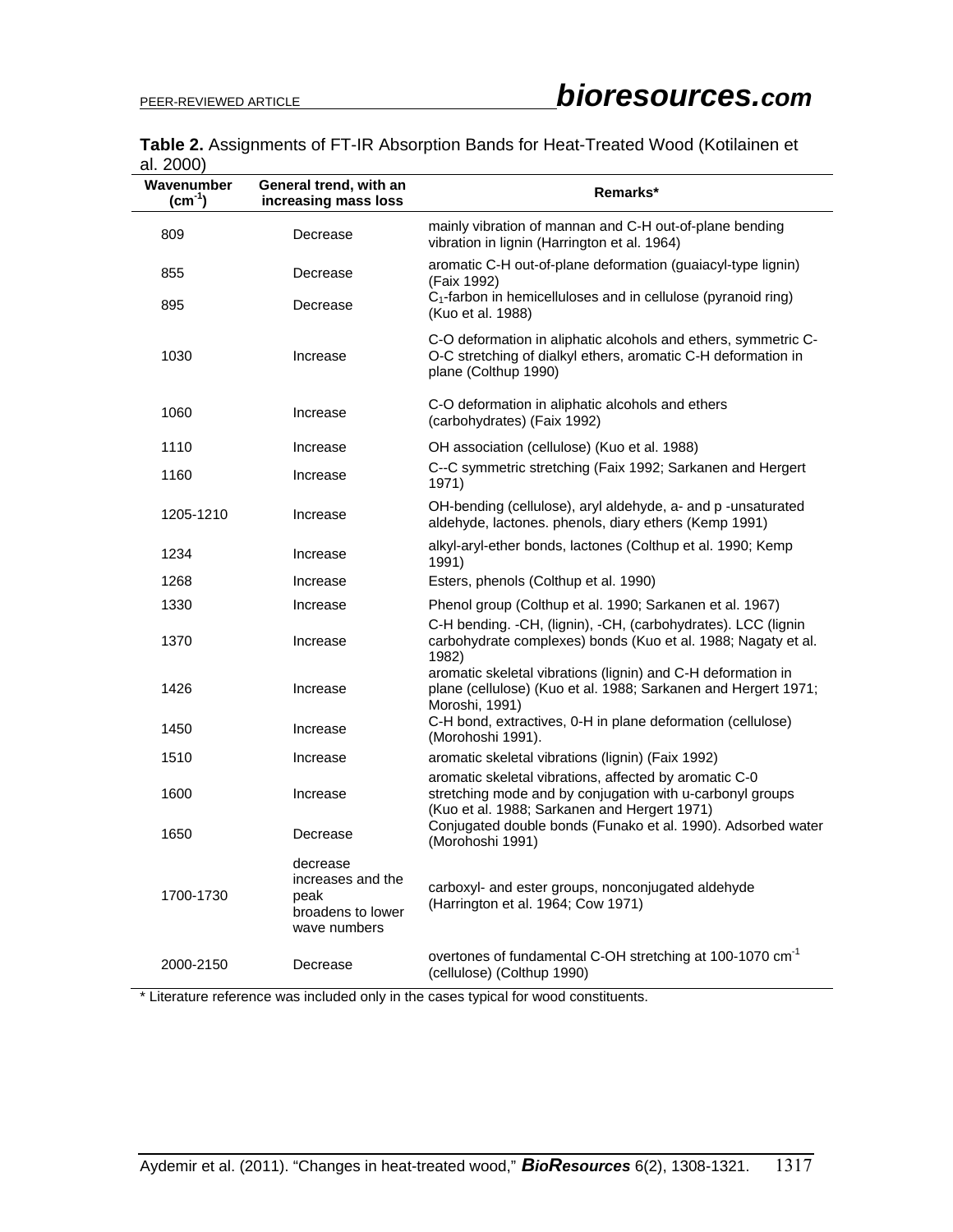|                        | Table 4. Water Absorption and Swelling of Uludag Fir and Hornbeam Treated at |  |  |
|------------------------|------------------------------------------------------------------------------|--|--|
| 170 to $210^{\circ}$ C |                                                                              |  |  |

| Heat<br><b>Treatment</b>    |                                     | Fir     | Hornbeam                |          | Fir          |       |        | Hornbeam |        |  |
|-----------------------------|-------------------------------------|---------|-------------------------|----------|--------------|-------|--------|----------|--------|--|
|                             | <b>Statistical</b><br><b>Values</b> |         | <b>Water Absorption</b> |          | Swelling (%) |       |        |          |        |  |
|                             |                                     |         |                         | Tan.     | Rad.         | Lon.  | Tan.   | Rad.     | Lon.   |  |
| Control                     | X                                   | 85.36A  | 75.67A                  | 11.21A   | 6.34A        | 0.69A | 10.32A | 5.49A    | 0.47A  |  |
|                             | ±S                                  | 1.25    | 11.00                   | 0.85     | 0.81         | 0.00  | 0.65   | 0.20     | 0.07   |  |
| $170^{\circ}$ C             | X                                   | 77.53B  | 64.00B                  | 9.65AB   | 5.12AB       | 0.67B | 10.13A | 5.21A    | 0.37B  |  |
| 4 hours                     | ±S                                  | 1.74    | 2.65                    | 0.77     | 0.41         | 0.04  | 0.44   | 0.33     | 0.01   |  |
| $170^{\circ}$ C             | X                                   | 65.84C  | 52.85C                  | 9.28BC   | 5.06AB       | 0.63C | 9.08AB | 5.13A    | 0.33   |  |
| 8 hours                     | ±S                                  | 5.28    | 11.99                   | 0.62     | 0.22         | 0.03  | 0.50   | 0.40     | 0.01   |  |
| $170^{\circ}$ C<br>12 hours | X                                   | 58.79F  | 47.74F                  | 9.08BCD  | 4.16B        | 0.53D | 8.81AB | 5.09A    | 0.30D  |  |
|                             | ±S                                  | 2.29    | 6.35                    | 0.18     | 0.03         | 0.01  | 0.48   | 0.04     | 0.03   |  |
| $190^{\circ}$ C             | X                                   | 63.49D  | 51.52DC                 | 7.88BCDE | 4.05B        | 0.62C | 7.98B  | 5.26A    | 0.35C  |  |
| 4 hours                     | ±S                                  | 3.96    | 3.02                    | 0.28     | 0.22         | 0.02  | 0.78   | 0.56     | 0.01   |  |
| $190^{\circ}$ C             | X                                   | 51.33G  | 49.14E                  | 7.54DEFG | 3.85B        | 0.47E | 7.81B  | 5.15A    | 0.31DE |  |
| 8 hours                     | ±S                                  | 6.25    | 1.21                    | 0.80     | 0.33         | 0.03  | 1.43   | 0.37     | 0.02   |  |
| $190^{\circ}$ C<br>12 hours | X                                   | 50.46GH | 49.06E                  | 7.32EFG  | 3.61B        | 0.45E | 7.73B  | 4.93AB   | 0.28EF |  |
|                             | ±S                                  | 1.50    | 0.59                    | 0.50     | 0.20         | 0.01  | 0.65   | 0.25     | 0.01   |  |
| $210^{\circ}$ C<br>4 hours  | X                                   | 60.65E  | 50.81ED                 | 6.63FGH  | 3.91B        | 0.53D | 7.51B  | 5.14A    | 0.32DE |  |
|                             | ±S                                  | 5.82    | 0.98                    | 0.05     | 0.27         | 0.01  | 0.51   | 0.07     | 0.04   |  |
| 210°C<br>8 hours            | X                                   | 49.72H  | 46.64F                  | 5.87FG   | 3.82B        | 0.40F | 7.38B  | 5.09A    | 0.29FG |  |
|                             | ±S                                  | 8.78    | 2.23                    | 0.20     | 0.21         | 0.02  | 0.61   | 0.49     | 0.02   |  |
| $210^{\circ}$ C<br>12 hours | X                                   | 47.33H  | 43.50G                  | 5.14G    | 3.55B        | 0.30G | 7.21B  | 4.47B    | 0.24H  |  |
|                             | ±S                                  | 2.08    | 1.29                    | 0.56     | 0.33         | 0.03  | 0.67   | 0.21     | 0.02   |  |

X: Average, ±s: Standard deviation. Letters such as A, B, C…etc are the results of Duncan test. Ten replicates were used in each test. All data in variance and one-way ANOVA tests were conducted at a confidence level of p <0.05 (95%).

Swelling reductions of the heat-treated wood were lower compared to untreated wood, indicating that swelling in different sections decreased during the heat treatment process. It is well known that heat treatment significantly reduces tangential and radial swelling to very low values (Jamsa et al. 1999; Gunduz et al. 2010; Gunduz and Aydemir 2009).

# **CONCLUSIONS**

 Heat treatment, which is a major preservation method for wood, is most popular in Europe. It is important to understand how properties of wood change as a result of heat treatment. Such information was determined using by FTIR and TGA spectroscopy to reveal changes in the chemical constituents and thermal performance of hardwood and softwood during heat treatment. TGA results showed that heat-treated samples had less weight loss than control samples. It was also found that the minimum weight loss was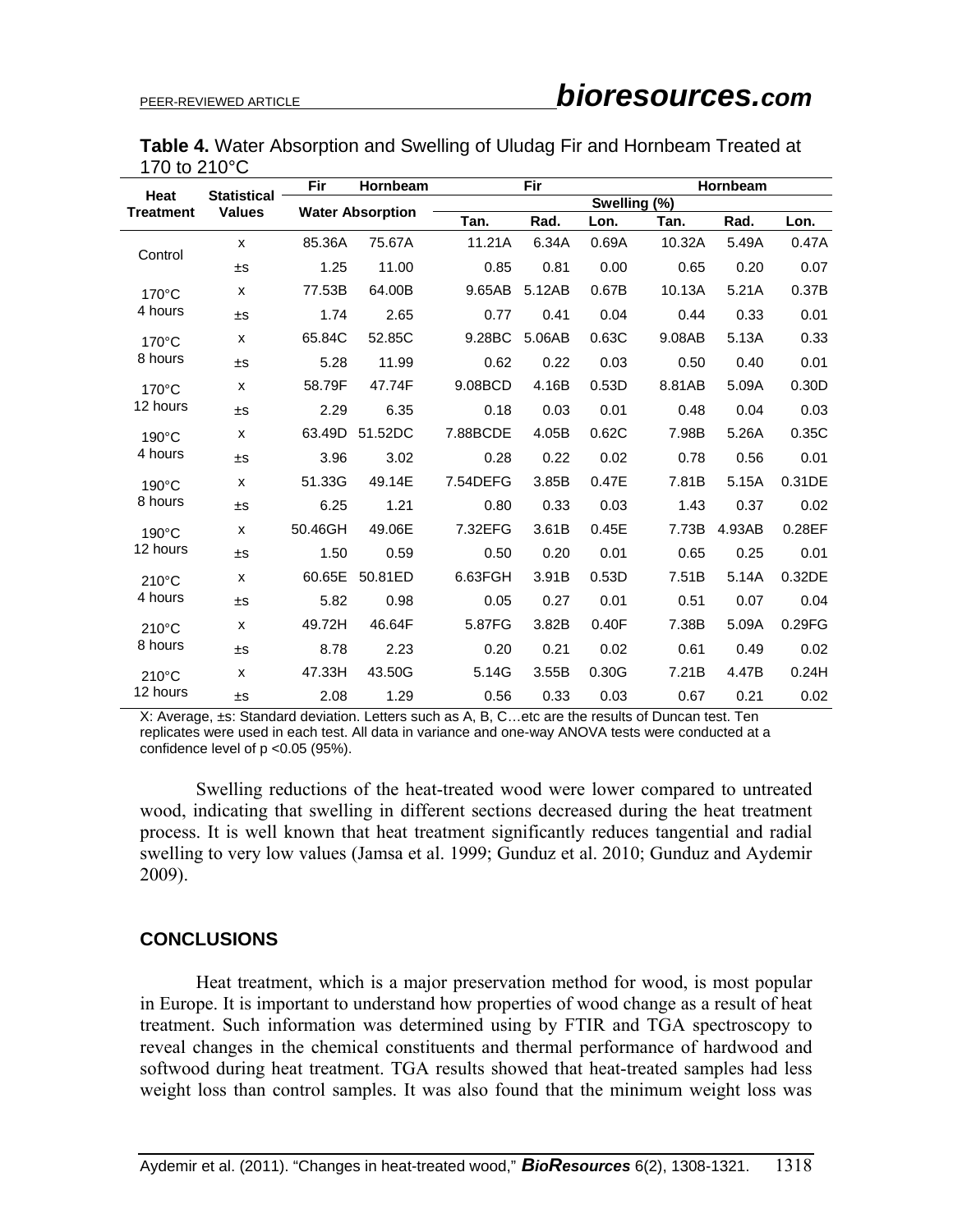achieved with 170 °C for 4 hours of treatment for both species evaluated at 500 °C. The concentration of hydroxyl groups was reduced after treating at high temperature. Etherification reactions were found to occur in the second treatment step, as indicated by the increase in a specific carbonyl peak (above 150  $^{\circ}$ C) in the FTIR spectrum of heattreated uludag fir and hornbeam wood. After heat treatment, the effects of etherification reactions leading to the decreased swelling were found to be moderate compared to the influence of cross-linking. The maximum change in swelling was found in uludag fir samples, especially when treated at 210 °C for 12 hours. The change, depending on the direction of uludag fir (tangential, radial, and longitudinal), was found to be 54.14%, 44%, and 56.52%, respectively.

# **REFERENCES CITED**

- Bekhta, P., and Niemz, P. (2003). "Effect of high temperature on the change in color, dimensional stability and mechanical properties of spruce wood," *Holzforschung* 57(5), 539-546.
- Colthup, N. B., Daly, L. H., and Wiberley, N. B. (1990). *Introduction to Infrared and Raman Spectroscopy*, 3rd Ed., Academic Press, San Diego, USA, 450-465 (547pp).
- Cow, S. Z. (1971). "Infrared spectral characteristics and surface inactivation of wood at high temperatures," *Wood Science and Technology* 5(1), 27-39.
- Esteves, B., Graca, J., and Pareira, H. (2008). "Extractive composition and summative chemical analysis of thermally treated eucalypt wood," *Holzforschung* 62(3), 344- 351.
- Esteves, B., M., and Pereira, H., M. (2009). "Wood modification by heat treatment: A review," *BioResources* 4(1), 370-404.
- Faix, O. (1992). "Fourier transform infrared spectroscopy," In: *Methods in Lignin Chemistry*, Lin, S.Y., and Dence, C. W. (eds.), Springer, Berlin, Heidelberg, 83-109.
- Fengel, D., and Wegener, G. (1989). "Chemical composition and analysis," in *Wood: Chemistry, Ultrastructure, Reactions*, Walter de Gruyter, Berlin.
- Funaoka, M., Kako, T., and Abe, I. (1990). "Condensation of lignin during heating of wood," *Wood Sci. Technology* 24, 277-288.
- Gailliot, F. P. (1998). "Extraction and product capture," In: *Natural Product Isolation*, Cannell, R. J. P (ed.), Humana Press, Totowa, NJ, USA, 59-68.
- Graf, N., Haas, W., and Bochzelt, H. (2003). "Characterization of gaseous emission from a small-size industrial plant for thermal wood modification by GC/MS," In: van Acker, J., and Hill, C. (eds.), The 1st European Conference on Wood Modification, Proceeding of the First International Conference of the European Society for Wood Mechanics, April 2-5, Ghent, Belgium.
- Gunduz, G., and Aydemir, D. (2009). "Some physical properties of heat-treated hornbeam (*Carpinus betulus* L.) wood," *Drying Technology* 27(5), 714-720.
- Gunduz, G., Aydemir, D., and Korkut, S. (2010). "The effect of heat treatment on some mechanical properties and color changes of uludag fir wood," *Drying Technology* 28(2), 249-255.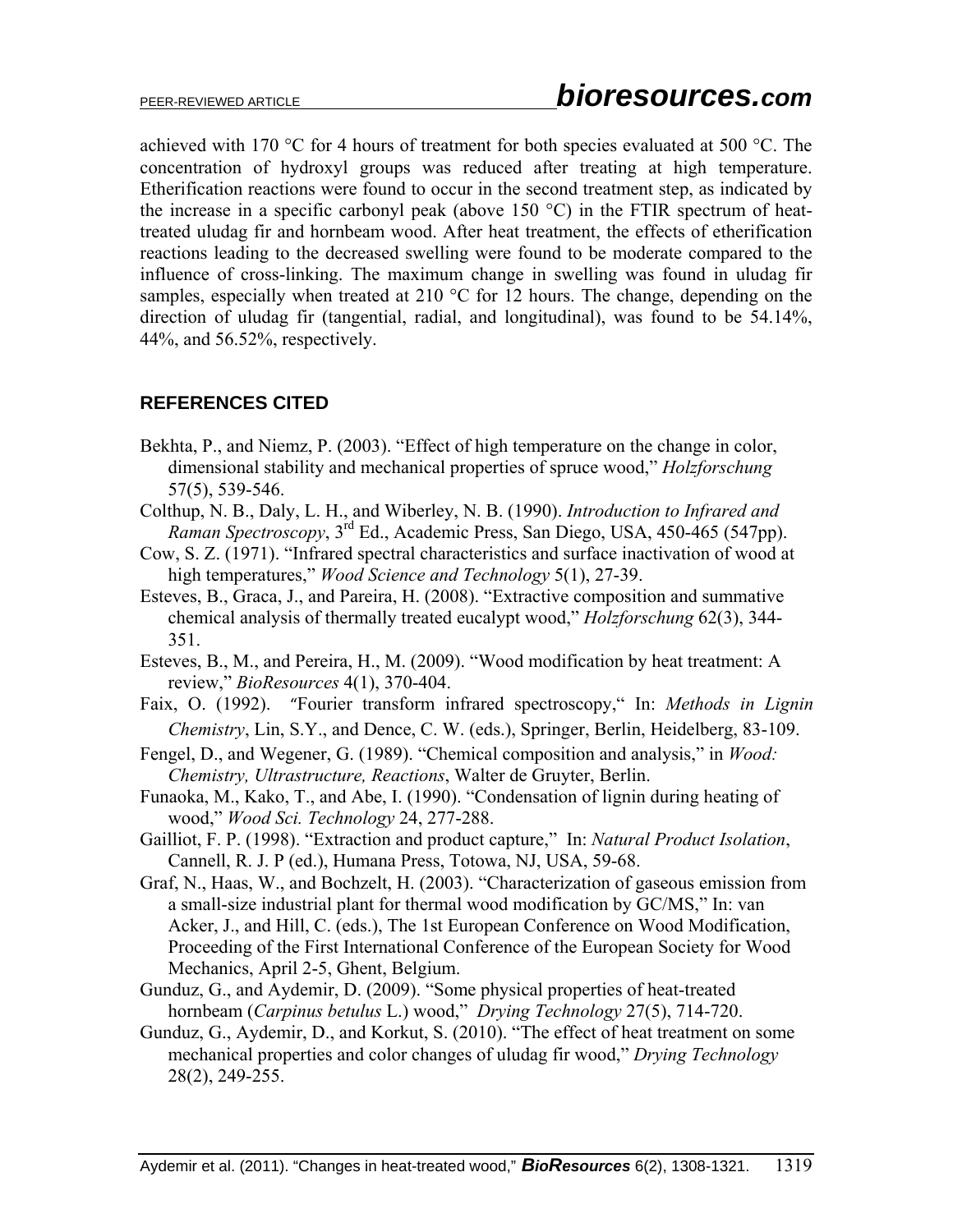- Gunduz, G., Niemz, P., and Aydemir, D. (2008). "Changes in specific gravity and equilibrium moisture content in heat-treated fir (*Abies nordmanniana* subsp. *bornmulleriana* Mattf.) wood," *Drying Technology* 26, 1135-1139.
- Hakkou, M., Petrissans, M., Zaulalian, A., and Gerardin, P. (2005). "Investigation of wood wettability changes during heat treatment on the basis of chemical analysis," *Polymer Degradation and Stability* 89(1), 1-5.
- Harrington, K. J., Higgins, H. G., and Michell, A. J. (1964). "Infrared spectra of *Eucalyptus regnans* F. Muell. and *Pinus radiata* D. Don.," *Holzforschung* 18, 108- 113.
- Hsu, C. K., Cheng, K. B., and Lee, J. S. (2000). "The applications of the thermal analysis techniques on polymer materials," *Journal of Spinning and Weaving Engineering* 18, 43-58.
- ISO 4859 (1982). "Wood: Determination of radial and tangential swelling," International Organization for Standardization (ISO), Switzerland.
- Jamsa, S., Ahola, P., and Viitaniemi, P. (1999). "Performance of coated heat-treated wood," *Surface Coating International* 82, 297-300.
- Jiang, J., Lu, J., Huang, R., and Li, X. (2009). "Effects of time and temperature on the viscoelastic properties of Chinese fir wood," *Drying Technology* 27(11), 1229-1234.

Kaygin, B., Gunduz, G., and Aydemir, D. (2009). "Some physical properties of heattreated paulownia (*Paulownia elongata*) wood," *Drying Technology* 27, 89-93.

- Kemp, W. (1991). *Organic Spectroscopy*, 393 pp., Macmillan Education, Hong Kong.
- Kocaefe, D., Poncsak, S., and Boluk, Y. (2008). "The effect of thermal treatment on chemical composition and mechanical properties of birch and aspen," *BioResources* 3(2), 517-537.
- Kotilainen, R. A., Toivanen, T. J., and Alén, R. J. (2000). "FTIR monitoring of chemical changes in softwood during heating," *Journal of Wood Chemistry and Technology* 20(3), 307-320.
- Kuo, M. L., McClelland, J. F., Luo, S., Chien, P. L., Walker, R. D., and Hse, C. Y. (1988). "Applications of infrared photoacoustic spectroscopy for wood samples," *Wood and Fiber Science* 20(1), 132-145.
- Manninen, A. M., Pasanen, P., and Holopainen, J. K. (2002). "Comparing the VOC emission between air-dried and heat treated Scots pine wood," *Atmos. Environment* 36, 1763-1768.
- Markova, I. (1998). "Thermal analysis of chosen wood types," In: *Wood Structure and Properties*, Kurjatko, S., and Kudela, J. (eds.), Arbora publisher, 121-123.
- McKendry, P. (2002). "Energy production from biomass (Part 1): Overview of biomass," *Bioresource Technology* 83, 37-46.
- Militz, H. (2002). "Thermal treatment of wood: European processes and their background," The international research group on wood preservation; IRG/WP 02– 40241, 2002.
- Morohoshi, N. (1991). *Wood and Cellulosic Chemistry*, Hon, D.N.-S., and Shiraishi, N. (eds.), Marcel Dekker, New York, USA, 331-392.
- Nagaty, A., El-Samyr, O. H., Ibrahim, S. T., and Mansour, O. Y. (1982). "Chemical and spectral studies on hemicelluloses ısolated from bagasse," *Holzforschung* 36(1), 29- 35.